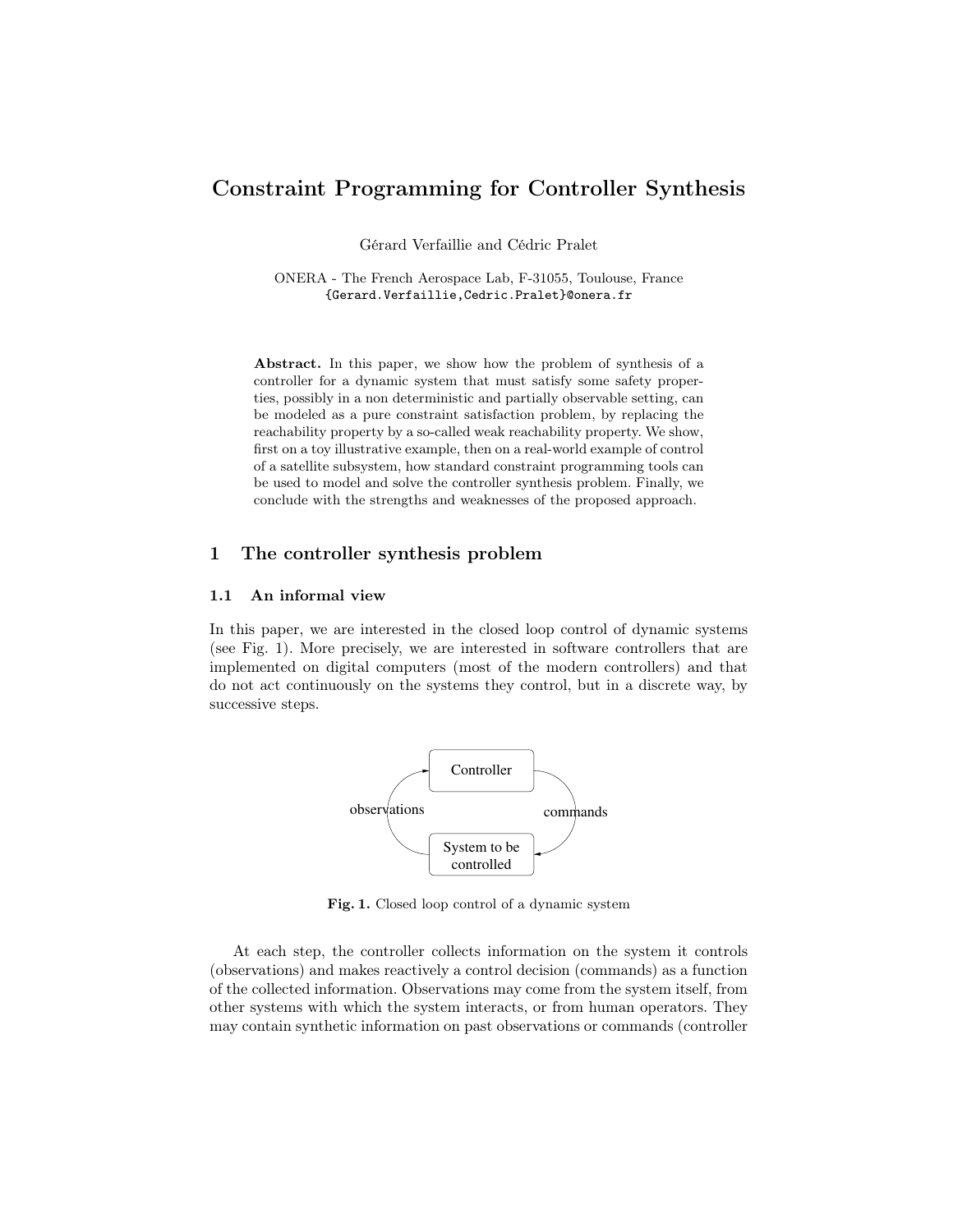memory). In the opposite direction, commands are sent to the system itself, to other systems, or to operators.

We assume that the system evolution that follows a command (system transition) is not deterministic and Markovian: several transitions are possible from the current state and command; the actual transition depends only on the current state and command; it does not depend on previous ones. However, we do not assume the existence of probability distributions on the set of possible transitions: only possible and impossible transitions are distinguished. Moreover, we do not assume that the actual state of the system is known at each step by the controller: only observations are available. We assume that the set of possible system states, the set of possible observations, and the set of possible commands are all discrete and finite.

We are interested in safety properties, that is in properties that must be satisfied by any transition of the controlled system. In such a setting, the controller synthesis problem consists in building off-line, before bringing the system into service, what is called a policy, that is a function which associates with each observation a command and which guarantees that, in spite of non deterministic transitions, every transition satisfies the safety properties.

Sect. 1 introduces the controller synthesis problem. Sect. 2 presents a CSP formulation of this problem, based on the notion of weak reachability. Sect. 3 shows how the proposed approach can be applied to the problem of control of a satellite subsystem. Sect. 4 concludes with the strengths and weaknesses of the proposed approach.

#### 1.2 A formal definition

The controller synthesis problem can be formally defined as follows.

Problem data is:

- a finite sequence  $S$  of state variables;
- a sub-sequence  $O ⊆ S$  of observable state variables;
- $-$  a finite sequence  $C$  of command variables;
- a set  $I ⊂ d(S)$  of possible initial states, assumed not to be empty;
- a set  $T \subseteq d(S) \times d(C) \times d(S)$  of possible transitions;
- a set  $P \subseteq d(S) \times d(C) \times d(S)$  of acceptable transitions.

Each state or command variable is assumed to have a finite domain of value<sup>1</sup>. Sets I, T, and P can be implicitly defined by finite sets of constraints<sup>2</sup>.

A policy  $\pi$  is a partial function from  $\mathbf{d}(O)$  to  $\mathbf{d}(C)$ . Let  $df_{\pi} \subseteq \mathbf{d}(O)$  be the domain of definition of  $\pi$ .

 $2$  We use the same notation for a set and its characteristic function: If S is a set and  $SS \subseteq S$ , for all  $e \in S$ ,  $SS(e)$  is true if and only if  $e \in SS$ .

<sup>&</sup>lt;sup>1</sup> If x is a variable,  $\mathbf{d}(x)$  denotes its domain. If X is a sequence of variables,  $\mathbf{d}(X)$ denotes the Cartesian product of the domains of the variables in  $X$ . If  $X$  is a sequence of variables and Y a sub-sequence of X and if A is an assignment of X,  $A_{\downarrow Y}$  denotes the assignment of Y (projection).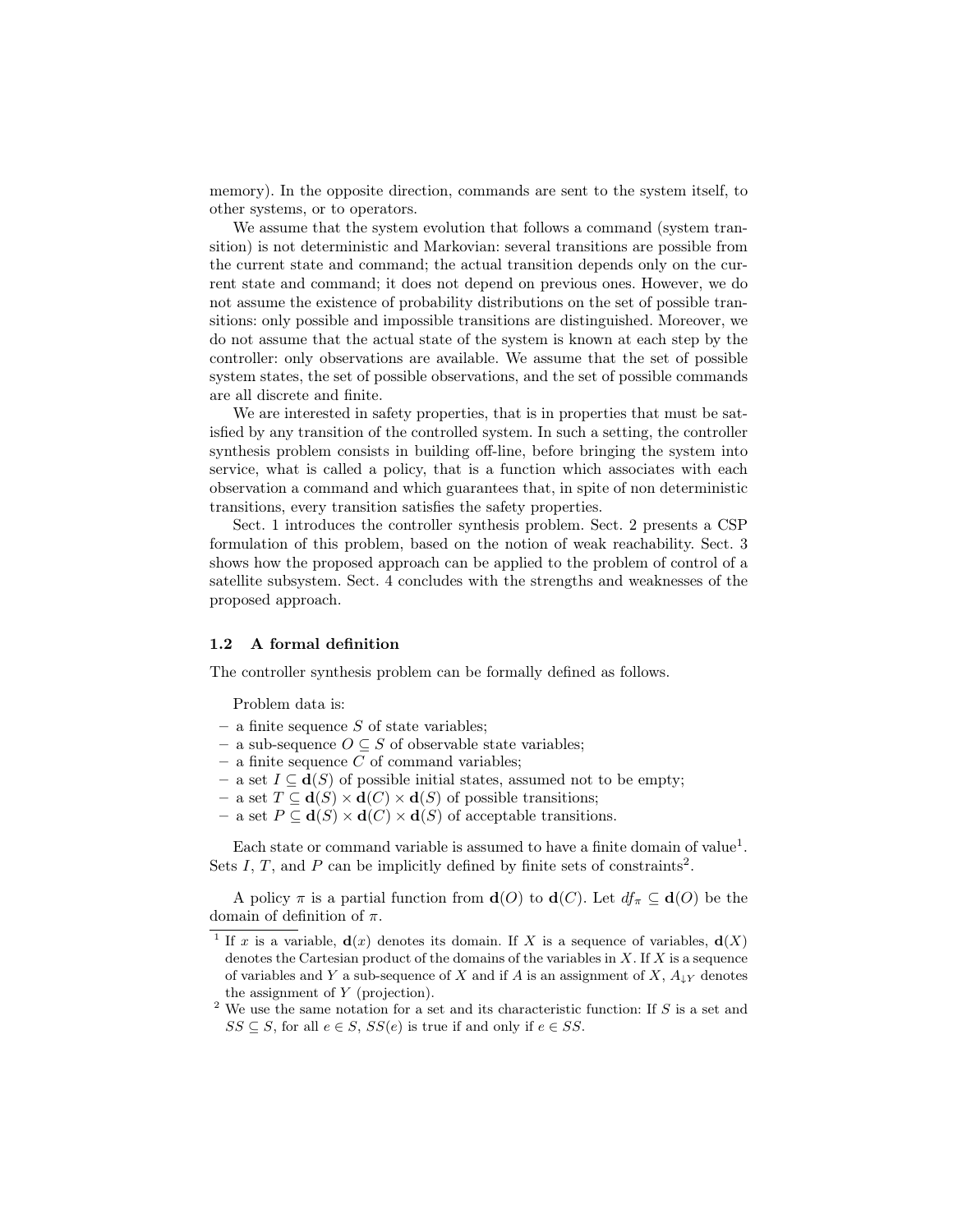Given a policy  $\pi$ , the set  $r_{\pi}$  of the states that are reachable from an initial state by following  $\pi$  can be defined as follows. If  $r_{\pi,k}$  is the set of states that are reachable in less than  $k$  steps from an initial state, we have:

$$
\forall s \in \mathbf{d}(S), r_{\pi,0}(s) = I(s) \tag{1}
$$

$$
\forall k, 1 \le k \le |\mathbf{d}(S)| - 1, r_{\pi,k}(s) = r_{\pi,k-1}(s) \vee
$$
  
\n
$$
(\exists s' \in \mathbf{d}(S), r_{\pi,k-1}(s') \wedge df_{\pi}(s'_{\downarrow O}) \wedge T(s', \pi(s'_{\downarrow O}), s))
$$
\n(2)

$$
r_{\pi}(s) = \max_{0 \le k \le |\mathbf{d}(S)| - 1} r_{\pi,k}(s)
$$
\n(3)

Eq. 1 expresses that a state is reachable in 0 step if and only if it is a possible initial state. Eq. 2 expresses that a state is reachable in less than  $k$  steps if and only if it is reachable in less than  $k-1$  steps or if a transition is possible from a state that is is reachable in less than  $k-1$  steps. Finally, Eq. 3 says that a state is reachable if and only if it is reachable in less than  $k$  steps, with  $0 \leq k \leq |d(S)| - 1$ . Indeed, for any state  $s \in S$ , either it is not reachable, or it is in at most  $|d(S)| - 1$  steps. It must be stressed that, according to this definition, the set of reachable states depends on the chosen policy  $\pi$ .

Requirements on policy are the following:

$$
\forall s \in \mathbf{d}(S), r_{\pi}(s) \to df_{\pi}(s_{\downarrow O})
$$
\n<sup>(4)</sup>

$$
r_{\pi}(s) \to (\exists s' \in \mathbf{d}(S), T(s, \pi(s_{\downarrow O}), s')) \tag{5}
$$

$$
r_{\pi}(s) \to (\forall s' \in \mathbf{d}(S), T(s, \pi(s_{\downarrow O}), s') \to P(s, \pi(s_{\downarrow O}), s')) \quad (6)
$$

Eq. 4 specifies that the policy shall be defined for all the reachable states. Eq. 5 specifies that the policy shall not lead to dead ends: for each reachable state, by following the policy, there is a possible transition. Finally, Eq. 6 enforces that the policy be "acceptable": for each reachable state, by following the policy, every possible transition is acceptable. It must be stressed that these requirements shall be satisfied, not on all the possible states, but only on those that are reachable from an initial state by following the chosen policy  $\pi$ .

A policy is valid if and only if it satisfies requirements 4, 5, and 6. The objective of controller synthesis is to produce a valid policy or to prove that such a policy does not exist.

### 1.3 A toy example

As an example, let us consider the toy example used in [16]. We consider a robot that is able to move on the grid of Fig. 2 where walls are shown in bold. Initially,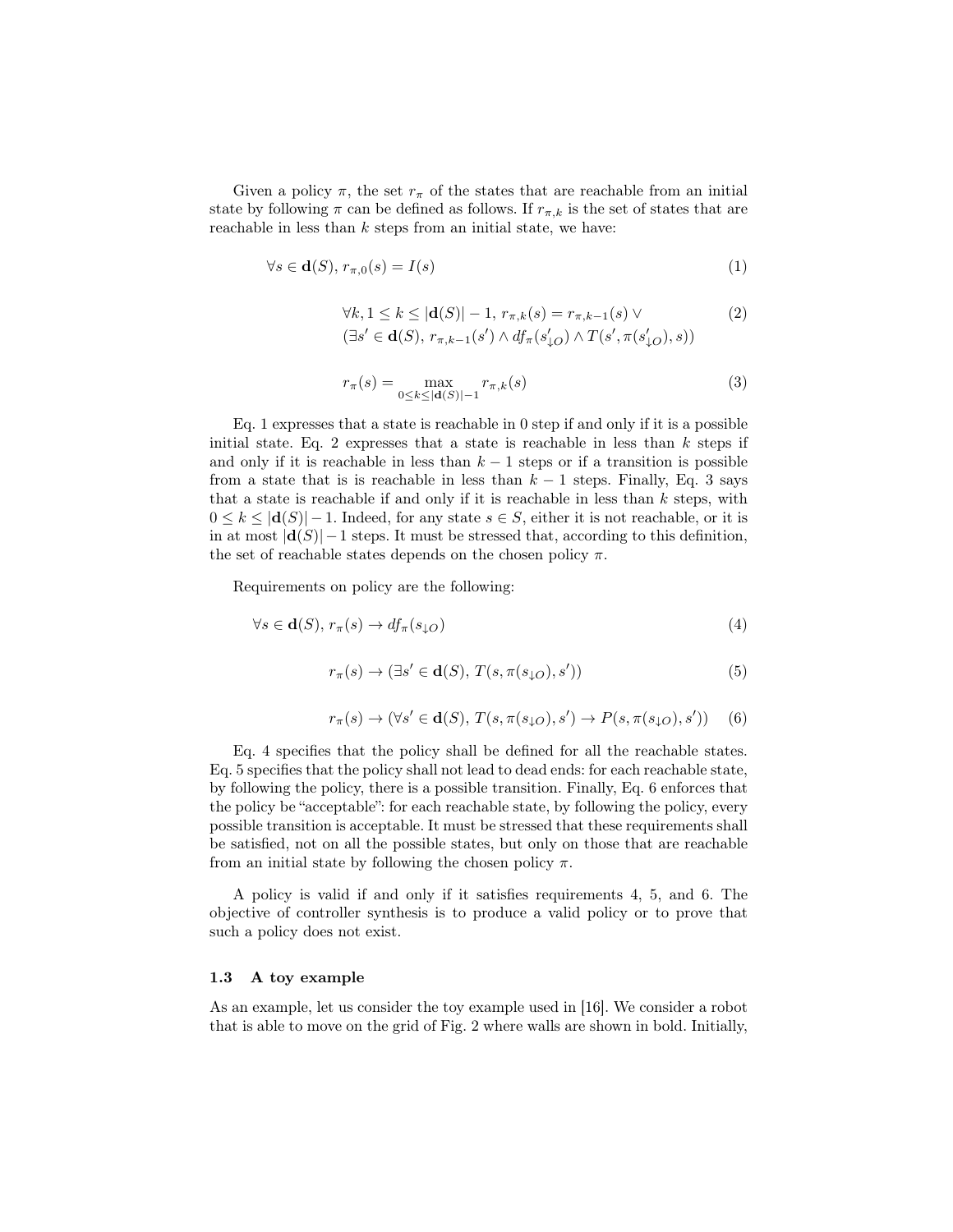the robot is on one of the places of x-coordinate 2. At each step, it is on a place p that it does not know directly. It only observes the walls immediately around p. At each step, it moves north, south, east, or west. It cannot stay where it is. Because of the presence of walls, some moves are not feasible. The robot shall avoid the place marked  $X(x = 3, y = 1)$  that is considered to be dangerous.



Fig. 2. Robot control problem on a grid

To model this problem, we consider six state variables:  $S = \{x, y, w_N, w_S, w_E,$  $w_W$ . x and y represent the robot position, with  $\mathbf{d}(x) = [1..3]$  and  $\mathbf{d}(y) =$ [1..2].  $w_N$ ,  $w_S$ ,  $w_E$ , and  $w_W$  are Boolean variables that represent the presence or the absence of a wall at north, south, east, and west of the current place. Only state variables  $w_N$ ,  $w_S$ ,  $w_E$ , and  $w_W$  are observable by the robot:  $O =$  $\{w_N, w_S, w_E, w_W\}$ . We consider only one command variable m which represents the robot move, with  $\mathbf{d}(m) = \{m_N, m_S, m_E, m_W\}$  (four possible moves).

The set  $I$  of the possible initial states is defined by the following five unary constraints:  $x = 2$ ,  $w_N$ ,  $w_S$ ,  $\neg w_E$ , and  $\neg w_W$ .

The set  $T$  of the possible transitions is defined by the following constraints:

$$
w_N \to (m \neq m_N), w_S \to (m \neq m_S), w_E \to (m \neq m_E), w_W \to (m \neq m_W)
$$
  

$$
x' = x + (m = m_E) - (m = m_W), y' = y + (m = m_N) - (m = m_S)
$$
  

$$
w'_N = (y' = 2 \lor (y' = 1 \land x' = 2)), w'_S = (y' = 1 \lor (y' = 2 \land x' = 2))
$$
  

$$
w'_E = (x' = 3), w'_W = (x' = 1)
$$

The first four constraints (first line) express the feasible moves, taking into account the possible presence of walls. The following two (second line) express the possible transitions which, in this case, are all deterministic. For each state variable  $z, z'$  represents its value at the next step. We assume that a constraint returns value 1 if it is satisfied and value 0 otherwise. The last four constraints (last two lines) result from the available knowledge of the grid topology.

The set  $P$  of the acceptable transitions is defined by the binary constraint  $\neg((x'=3) \land (y'=1)).$ 

#### 1.4 Existing methods

The method that is by far the most used to build a controller consists in specifying it using any general or specific purpose programming language, for example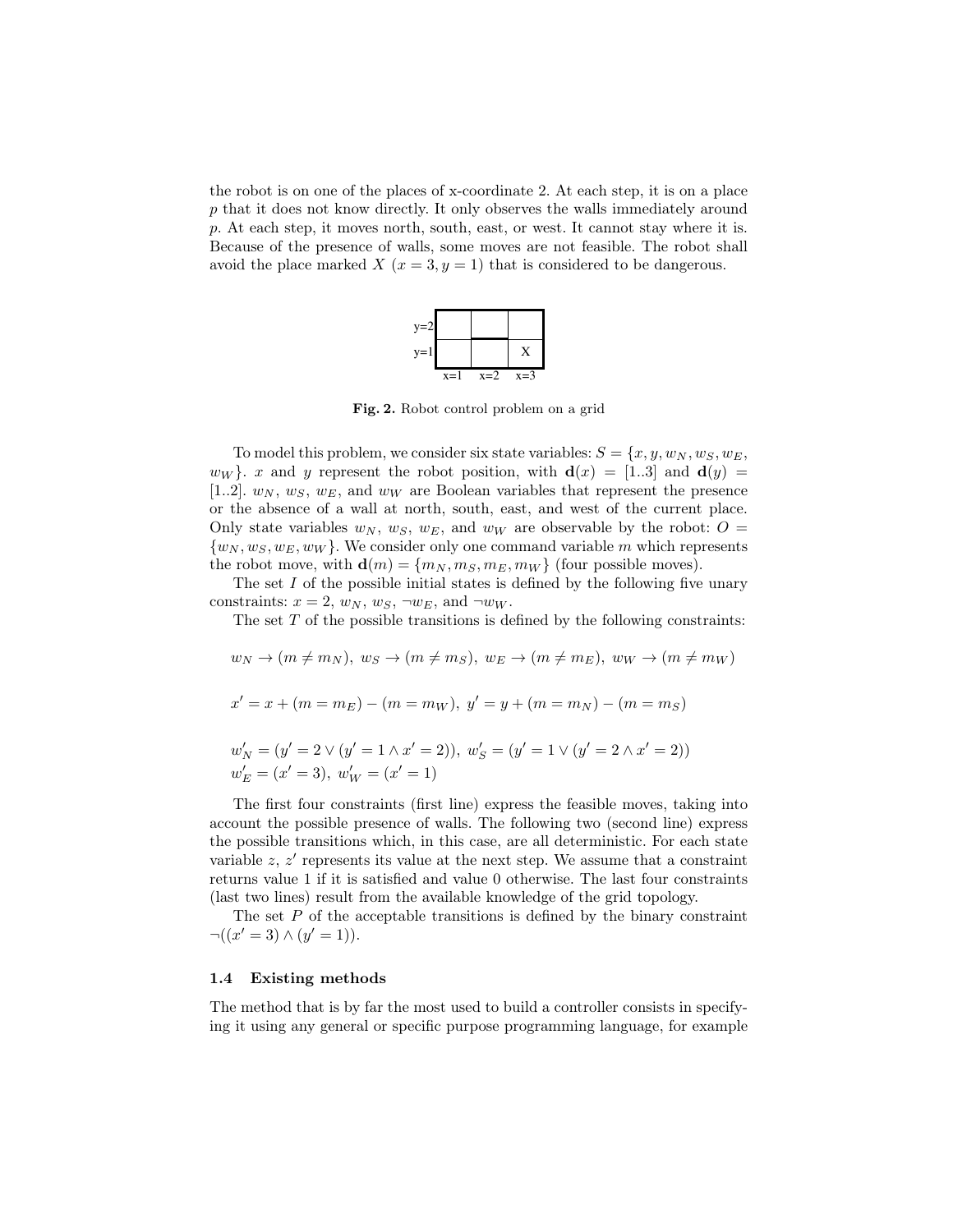one of the family of the synchronous languages [9]. Once the controller programmed, its properties can be checked, either experimentally by simulation, or formally by using proof or model-checking tools [4].

Controller synthesis is an alternative approach which aims at building a controller automatically from the properties of the system to be controlled and from the requirements on the controlled system. The resulting controller is valid by construction and no further check is theoretically necessary on it.

The first works on controller synthesis are based on automata and language theory [18]. Then, many works use automata to model the physical system and temporal logics to specify requirements [14] (see for example the ANZU et RATSY tools [11,19], which both assume complete state observability). The MBP tool (Model-Based Planner) uses symbolic model-checking techniques, based on BDDs (Binary Decision Diagrams) to synthesize controllers that guarantee a goal to be reached in spite of non determinism and partial observability [2,13]. Generic search algorithms for the synthesis of finite memory controllers are proposed in [3,16], with the same assumptions of non determinism and partial observability (but with some restrictions in [3]).

The proximity between the controller synthesis problem and (PO)MDP ((Partially Observable) Markov Decision Processes [17]) must be emphasized. Dynamic programming algorithms are the most used to solve (PO)MDP. The first difference between both problems is that, in (PO)MDP, conditional probability distributions on the states resulting from a transition and on the observations resulting from a state are assumed to be available. The second one is that requirements take in (PO)MDP the form of an additive global criterion to be optimized.

The difference between the controller synthesis problem and the planning problem in Artificial Intelligence [8] must be emphasized too. In planning, we are interested in reachability properties: a goal state must be reached and the control is assumed to be stopped once the goal reached. In controller synthesis, we are interested in safety properties which must be satisfied along the whole system trajectory and the control is assumed to never stop.

## 2 Formulation as a constraint satisfaction problem

#### 2.1 First formulation

Let us associate with each observation  $o \in d(O)$  a variable  $\pi(o)$  of domain  $d(C) \cup {\{\perp\}}$  which represents the command to be applied when o is observed. Value  $\perp$  represents the absence of command. Let us associate with each state  $s \in \mathbf{d}(S)$  the following variables:

- a Boolean variable  $r_{\pi}(s)$  which represents the fact that s is reachable or not;
- for each k, 0 ≤ k ≤ |d(S)| − 1, a Boolean variable  $r_{π, k}(s)$  which represents the fact that  $s$  is reachable or not in less than  $k$  steps.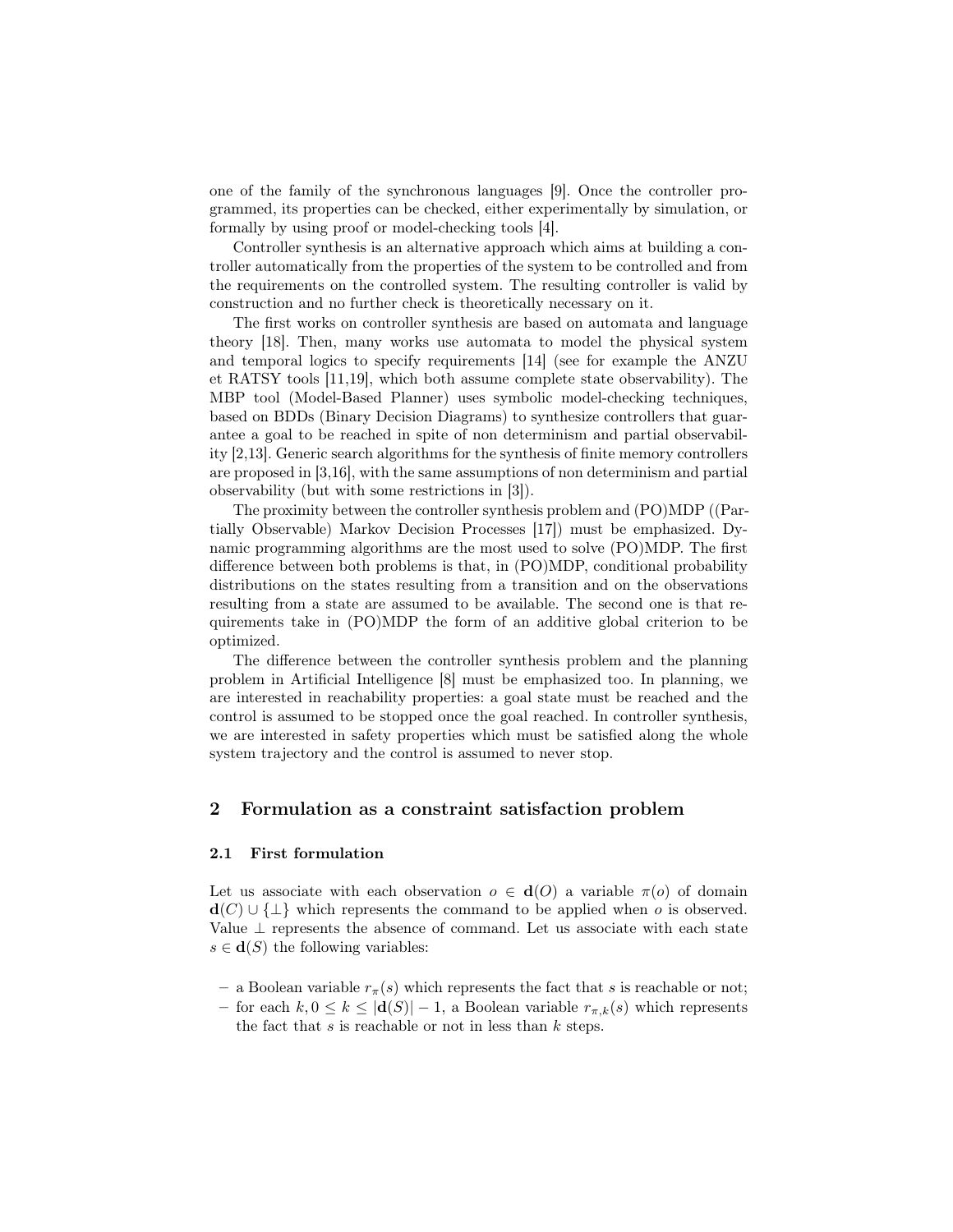If we replace  $df_{\pi}(o)$  by  $\pi(o) \neq \bot$ , Eqs. 1 to 6 define a constraint satisfaction problem P (CSP [20]) which models exactly the controller synthesis problem. Unfortunately, the number of variables of  $P$  is prohibitive, mainly due to variables  $r_{\pi,k}(s)$ : for each  $s \in \mathbf{d}(S)$ , we have  $|\mathbf{d}(S)|$  such variables. As a result, the number of variables  $r_{\pi,k}(s)$  is equal to  $|\mathbf{d}(S)|^2$ . To get round this difficulty, we are going to use a relaxation of the reachability property we will refer to as weak reachability.

### 2.2 Reachability and weak reachability

We use the following definition of weak reachability: a relation  $wr_{\pi}$  is a weak reachability relation associated with a policy  $\pi$  if and only if it satisfies the following two equations:

$$
\forall s \in \mathbf{d}(S), \quad I(s) \to wr_{\pi}(s) \tag{7}
$$

$$
\forall s, s' \in \mathbf{d}(S), (wr_{\pi}(s) \land df_{\pi}(s_{\downarrow O}) \land T(s, \pi(s_{\downarrow O}), s')) \rightarrow wr_{\pi}(s')
$$
 (8)

Eq. 7 expresses that, if a state is a possible initial state, it is weakly reachable. Eq. 7 expresses that, if a state  $s$  is weakly reachable and if a transition is possible from state s to another state s', state s' is weakly reachable too. From this definition of weak reachability, the following four properties can be established.

**Property 1** Let  $\pi$  be a policy. The associated reachability relation  $r_{\pi}$  is unique. On the contrary, several associated weak reachability relations  $wr_{\pi}$  may exist.

The reachability relation is unique because it is defined by Eqs. 1 to 3 which are all equality equations. The possible existence of several weak reachability relations is shown in the example of Fig 3 where the reachability graph associated with a policy is displayed. In this graph, nodes represent states and arcs represent possible transitions.



Fig. 3. Example of reachability graph associated with a policy

On this example, if 1 is the only possible initial state, reachability relation r is defined by the set of states  $\{1, 2, 3\}$ . However, the four relations defined by the set of states  $\{1, 2, 3\}, \{1, 2, 3, 4, 5\}, \{1, 2, 3, 6\}, \text{ and } \{1, 2, 3, 4, 5, 6\}$  all satisfy Eqs. 7 and 8 and thus are all weak reachability relations.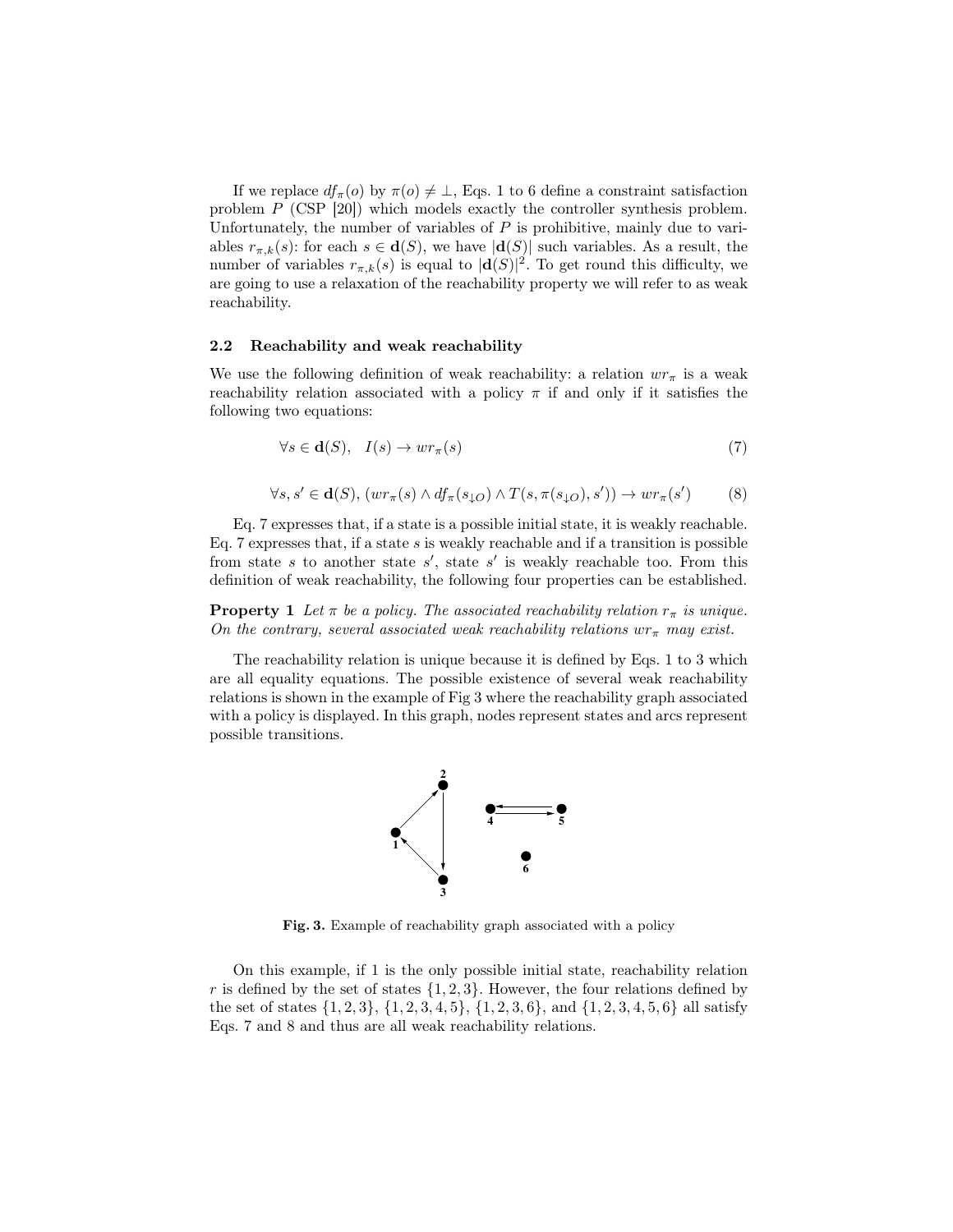**Property 2** Let  $\pi$  be a policy,  $r_{\pi}$  be the associated reachability relation, and  $wr_{\pi}$  be any associated weak reachability relation.  $r_{\pi}$  is a subset of  $wr_{\pi}$ .

To establish this property, let us prove that  $\forall s' \in \mathbf{d}(S), r_{\pi}(s') \to wr_{\pi}(s')$ .

If  $r_{\pi}(s')$ , there exists  $k, 0 \leq k \leq |\mathbf{d}(S)| - 1$  such that  $r_{\pi,k}(s')$  (according to Eq. 3). Let us prove by recurrence on k that  $\forall k \geq 0, \forall s' \in \mathbf{d}(S), r_{\pi,k}(s') \to$  $wr_{\pi}(s')$ .

For  $k = 0$ , if  $r_{\pi,0}(s')$ , we have  $I(s')$  (according to Eq. 1) and thus  $wr_{\pi}(s')$ (according to Eq. 7).

For  $k > 0$ , let us assume that  $\forall s' \in \mathbf{d}(S), r_{\pi,k-1}(s') \to wr_{\pi}(s')$ . If  $r_{\pi,k}(s')$ , we have (according to Eq. 2), either  $r_{\pi,k-1}(s')$  and thus  $wr_{\pi}(s')$  (according to the recurrence assumption), or  $\exists s \in \mathbf{d}(S)$ ,  $r_{\pi,k-1}(s) \wedge df_{\pi}(s_{\downarrow O}) \wedge T(s, \pi(s_{\downarrow O}), s')$ and thus  $\exists s \in \mathbf{d}(S)$ ,  $wr_{\pi}(s) \wedge df_{\pi}(s_{\downarrow O}) \wedge T(s, \pi(s_{\downarrow O}), s')$  (still according to the recurrence assumption) and finally  $wr_{\pi}(s')$  (according to Eq. 8). From that, we can deduce that  $\forall s' \in \mathbf{d}(S), r_{\pi,k}(s') \to wr_{\pi}(s')$ .

As a consequence,  $\forall s' \in \mathbf{d}(S), r_{\pi}(s') \to wr_{\pi}(s')$ .

**Property 3** Let  $\pi$  be a policy. The associated reachability relation  $r_{\pi}$  is an associated weak reachability relation.

To establish it, it suffices to prove that  $r_{\pi}$  satisfies Eqs. 7 and 8 which define weak reachability.  $r_{\pi}$  satisfies them due to the definition of reachability (Eqs. 1) to 3).

**Property 4** Let  $\pi$  be a policy. The associated reachability relation  $r_{\pi}$  is the unique smallest weak reachability relation associated with  $\pi$  (smallest with regard to inclusion and thus to cardinality).

This property is the immediate consequence of properties 1, 2, and 3.

### 2.3 Second formulation

By using the notion of weak reachability, we propose the following formulation of the controller synthesis problem.

This formulation uses two sets of variables:

- for each observation o ∈ d(O), a variable π(o) of domain d(C) ∪ {⊥} which represents the command to be applied when o is observed;
- for each state  $s \in d(S)$ , a Boolean variable  $wr_{\pi}(s)$  which represents the fact that s is weakly reachable or not.

The constraints to be satisfied are defined by the following equations:

$$
\forall s \in \mathbf{d}(S), \quad I(s) \to wr_{\pi}(s) \tag{9}
$$

$$
\forall s, s' \in \mathbf{d}(S), (wr_{\pi}(s) \land T(s, \pi(s_{\downarrow O}), s')) \to wr_{\pi}(s')
$$
(10)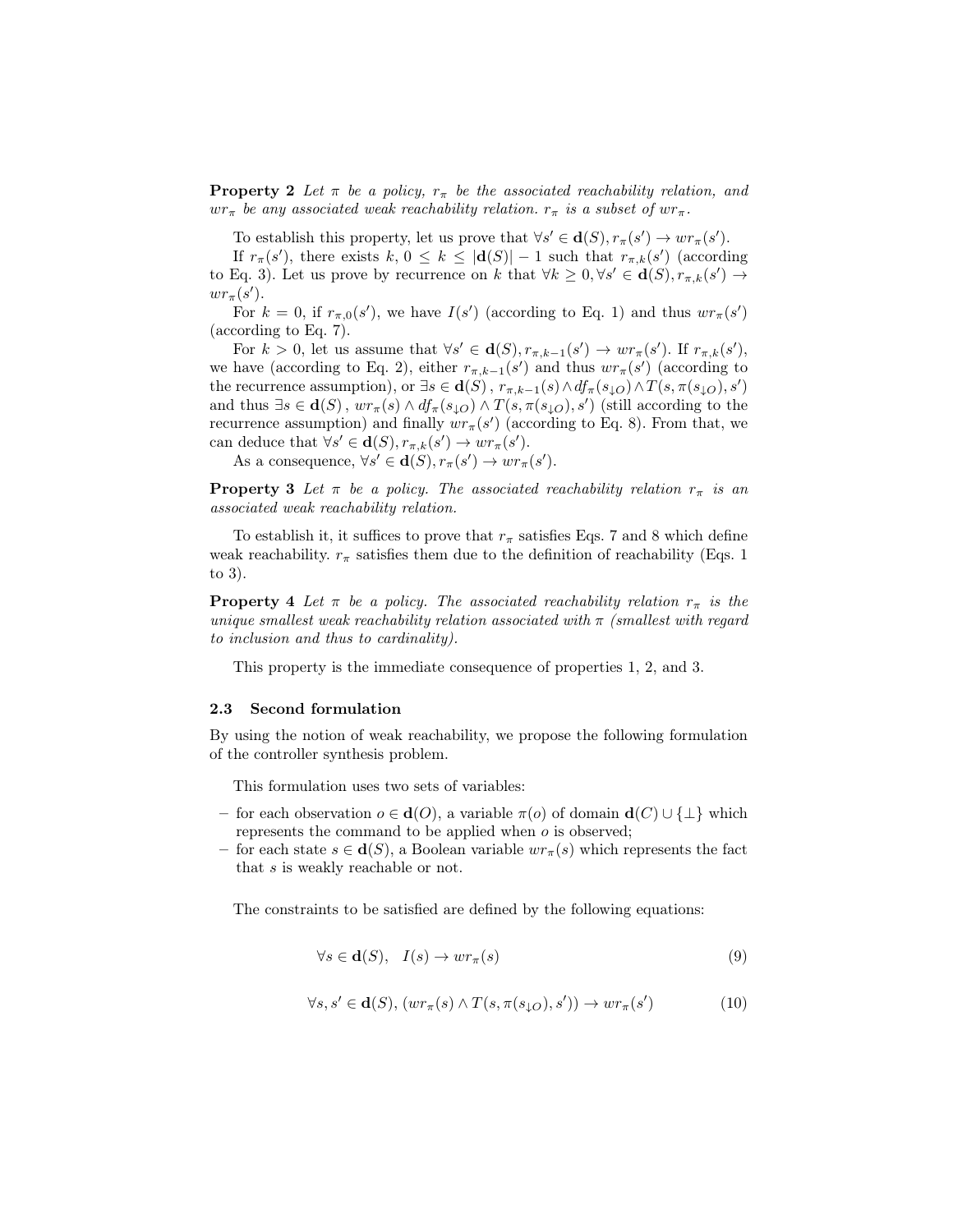$$
\forall s \in \mathbf{d}(S), \, wr_{\pi}(s) \to (\pi(s_{\downarrow O}) \neq \bot) \tag{11}
$$

$$
wr_{\pi}(s) \to (\exists s' \in \mathbf{d}(S), T(s, \pi(s_{\downarrow O}), s')) \tag{12}
$$

$$
wr_{\pi}(s) \rightarrow (\forall s' \in \mathbf{d}(S), T(s, \pi(s_{\downarrow O}), s') \rightarrow P(s, \pi(s_{\downarrow O}), s')) (13)
$$

Eqs. 9 and 10 are copies of Eqs. 7 and 8 which define weak reachability. Eqs. 11 to 13 are copies of Eqs. 4 to 6 which define requirements on policy, where  $r_{\pi}$  is replaced by  $wr_{\pi}$ . In Eq. 11,  $df_{\pi}(o)$  is replaced by the equivalent formulation  $(\pi(o) \neq \bot)$ . Eq. 10 is finally simplified to take into account Eq. 11.

Whereas the previous CSP P (see Sect. 2.1) involved  $|\mathbf{d}(O)| + |\mathbf{d}(S)| + |\mathbf{d}(S)|^2$ variables, this CSP P' involves only  $|\mathbf{d}(O)| + |\mathbf{d}(S)|$  variables.

We are going to show that, as  $P$  does,  $P'$  models exactly the controller synthesis problem, that is that solving  $P'$  in order to solve the controller synthesis problem is correct, complete, and possibly optimal. Correctness means that, if P' has a solution Sol, the projection of Sol on policy variables  $\pi$  is a solution of the controller synthesis problem. Completeness means that, if the controller synthesis problem has a solution,  $P'$  has a solution too. Optimality means that the produced policy is defined only for reachable observations (associated with at least one reachable state).

#### 2.4 Correctness, completeness, and optimality

Correctness results from Prop. 2. Let us indeed assume that  $P'$  has a solution, made of a policy  $\pi$  and of a relation  $wr_{\pi}$ . According to Eqs. 9 and 10, relation  $wr_{\pi}$ is a weak reachability relation. Let  $r_{\pi}$  be the reachability relation associated with  $\pi$ . According to Prop. 2, we have :  $\forall s \in d(S), r_{\pi}(s) \rightarrow wr_{\pi}(s)$ . Hence, relation  $r_{\pi}$  satisfies the requirements associated with Eqs. 11 to 13. As a consequence,  $\pi$ is a solution of the controller synthesis problem.

As for completeness, it results from Prop. 3. Let us indeed assume that the controller synthesis problem has a solution, made of a policy  $\pi$  and of the associated reachability relation  $r_{\pi}$ . According to Prop. 3,  $r_{\pi}$  is a weak reachability relation. Hence,  $\pi$  and  $r_{\pi}$  make up together a solution of  $P'$ .  $P'$  is thus consistent and a complete constraint solver is able to produce a solution.

It remains that, if  $P'$  is consistent, the produced policy  $\pi$  may be defined for unreachable observations (associated with no reachable states). Practically, there is no issue because these observations will never be reached by following  $\pi$ . However if, for the sake of readability or compactness, we prefer a policy  $\pi$  that is defined only for reachable observations, it suffices to replace  $wr_{\pi}(s) \rightarrow (\pi(s_{1O}) \neq$  $\perp$ ) by  $wr_{\pi}(s) \leftrightarrow (\pi(s_{\perp O}) \neq \perp)$  in Eq. 11 and to transform the resulting constraint satisfaction problem into a constraint optimization problem where the criterion to be minimized is the number of weakly reachable states  $(\sum_{s \in \mathbf{d}(S)} wr_{\pi}(s))$ . If we get an optimal solution with optimality proof, we have, according to Prop. 4,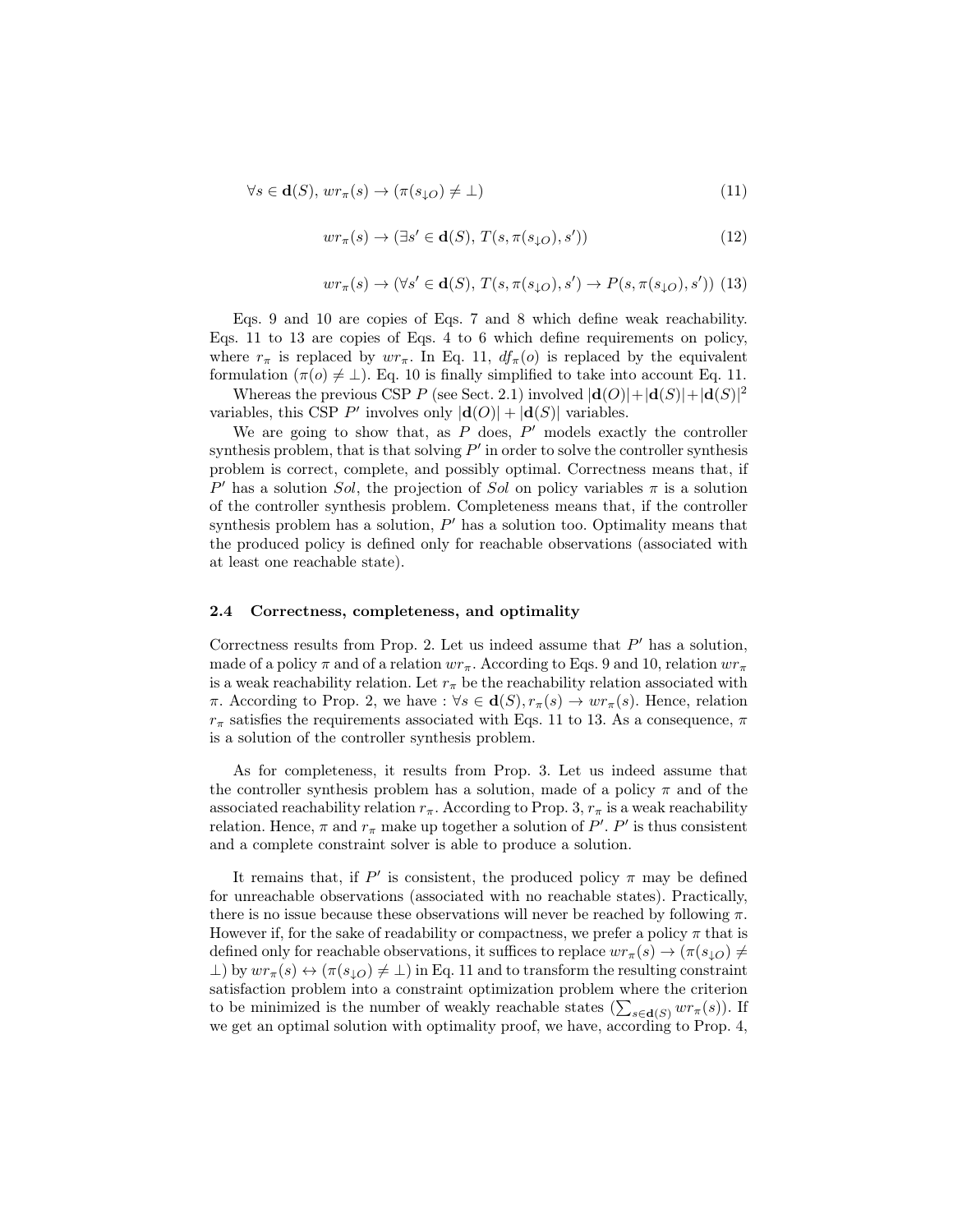the guarantee that the produced relation  $wr_{\pi}$  is the reachability relation  $r_{\pi}$  and that the produced policy  $\pi$  is defined only for reachable observations.

## 2.5 OPL model

We used the OPL language [10] to express the constraint satisfaction (optimization) model associated with any given controller synthesis problem. Any other constraint programming language could have been used. These models are optimized in order to limit as much as possible the number of resulting CSP constraints. For the moment, these models are built manually, what is a potential source of errors. The automatic construction of an OPL model from the sets of variables  $S, O$ , and  $C$  and from the sets of constraints that define relations  $I$ , T, and P could be however considered.

On the toy example of Sect. 1.3, this model generates 112 variables and 980 constraints. It is solved by the CP Optimizer tool associated with OPL in less than 1/100 second. The policy produced is the following one:

$$
w_N \wedge w_S \wedge \neg w_E \wedge \neg w_W : m = m_W
$$
  

$$
w_N \wedge \neg w_S \wedge \neg w_E \wedge w_W : m = m_S
$$
  

$$
\neg w_N \wedge w_S \wedge \neg w_E \wedge w_W : m = m_N
$$

Each line is associated with a weakly reachable observation. On each line, the observation appears before the colon and the associated command after. For example, the first line specifies that, if walls are observed at north and south and not at east and west, the robot shall move west. This policy consists in moving west and then in alternating north and south moves. In this case, the policy produced without optimization (no optimization criterion) is luckily "optimal": it is defined for only reachable observations.

#### 3 A real-world example

To validate the proposed approach, we made use of it on a real-world problem of control of a satellite subsystem, previously introduced in [15].

The context is an Earth watching satellite whose mission is to detect and to observe hot spots at the Earth surface, due to forest fires or volcanic eruptions [5]. It is equipped with a wide swath detection instrument and with a narrow swath observation one. In case of detection of a hot spot, an alarm must be sent to the ground using a geostationary relay satellite and observations of the ground area must be performed. Observation data is then downloaded towards ground stations during visibility windows. In such a context, we are interested in an equipment referred to as DSP (Digital Signal Processor) in charge of the analysis of the images produced by the detection instrument and of the detection of hot spots in these images. The DSP is made of three elements:

– an analyser in charge of image analysis itself;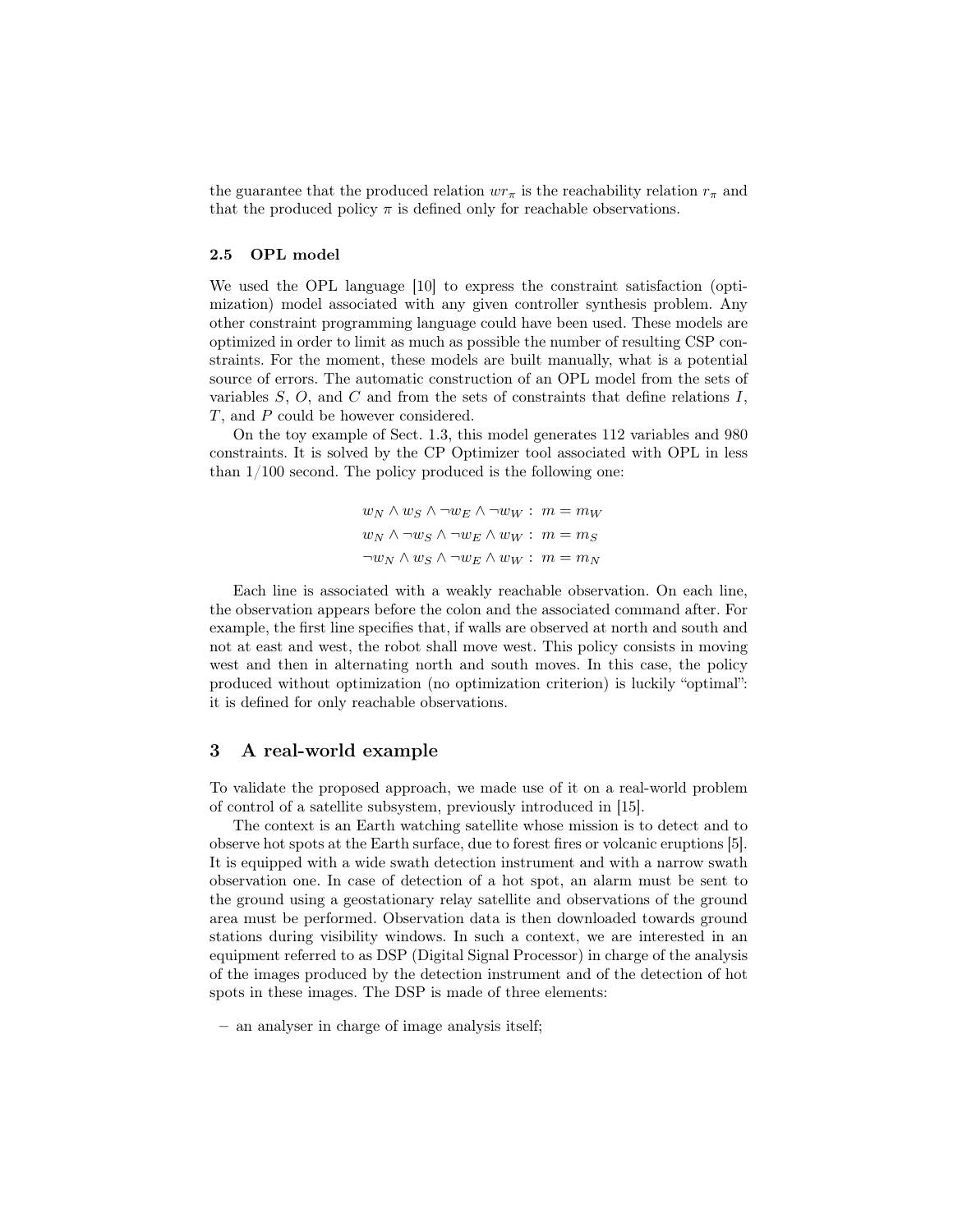- a circuit which supplies the analyser with the necessary current;
- a switch which allows the circuit to be open or not and thus tension to be present or not at the ends of the circuit.

The DSP control module receives ON or OFF requests from the detection control module. At each step, it produces several outputs (see Fig. 4):

- a command to the DSP switch;
- signals towards the detection control module, giving information about the correct or incorrect behavior of the DSP;
- a signal towards the alarm control module, giving information about the detection or not of hot spots.



Fig. 4. Inputs and outputs of the module in charge of controlling the DSP

Each of the three elements that make the DSP may fail. When the analyser does not fail and receives current, hot spot detection is assumed to run correctly. When the analyser fails or does not receive current, hot spot detection does not run. When the circuit fails, the analyser does not receive current. When the switch fails, tension in the circuit may be inconsistent with the switch command.

Informally speaking, the highest level safety properties that must be satisfied at each step are the following: when the DSP is ON and no element fails, detection shall be correct (hot spot detection signal in case of hot spot; no detection signal, otherwise); when the DSP is OFF, it shall detect nothing.

To model this problem, we use the following state variables (set  $S$ ):

- switch $On \in \{0, 1\}$ : presence or not of an ON request: 1 for presence;
- $− switchOff ∈ {0, 1}$ : presence or not of an OFF request: 1 for presence;
- $− \, switched \in \{0,1\}$ : last ON or OFF request received by the controller (controller memory): 1 for ON and 0 for OFF;
- $−$  tension ∈ {0, 1}: presence or not of tension at the ends of the circuit: 1 for presence;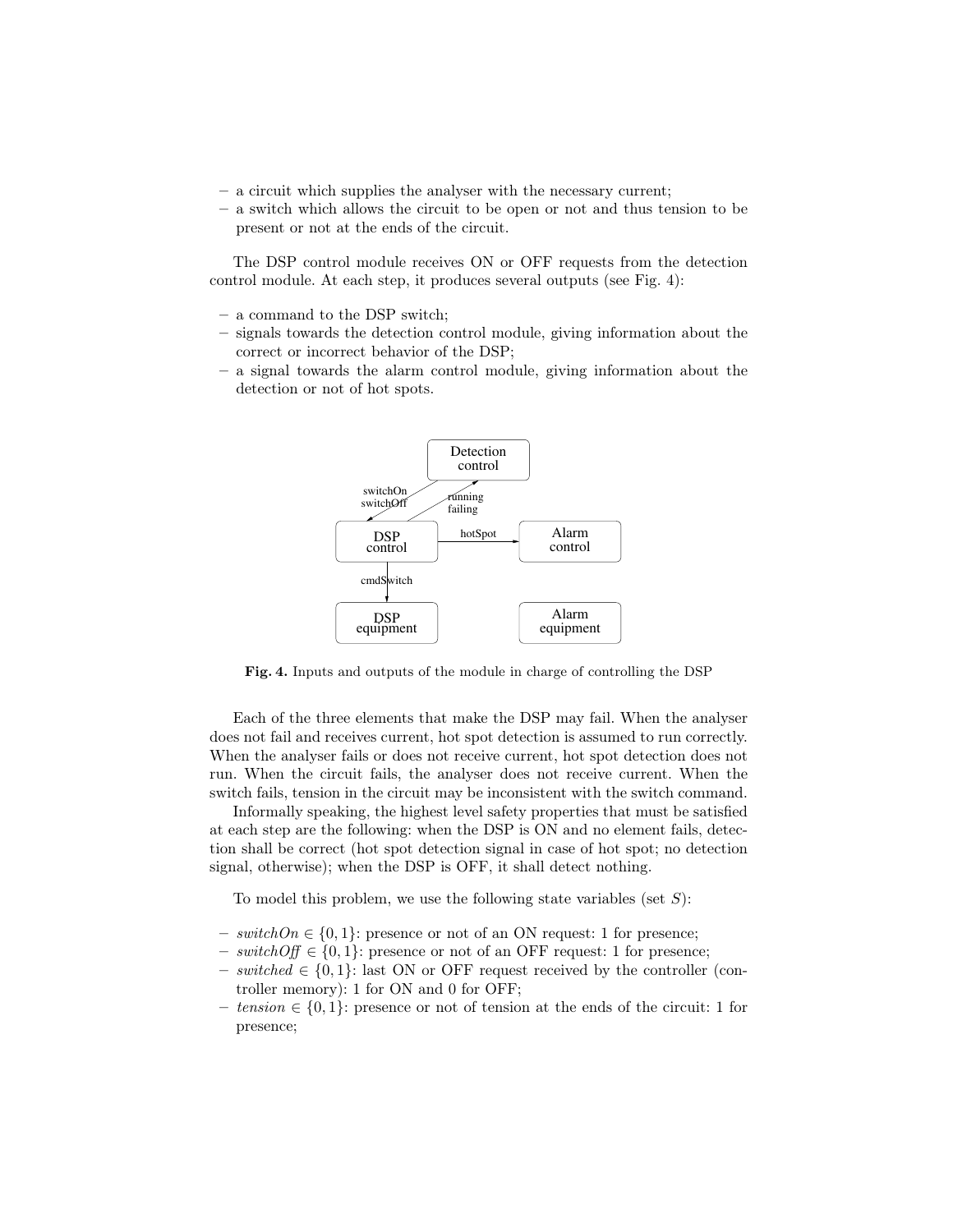- $−$  current ∈ {0, 1}: presence or not of current in the circuit: 1 for presence;
- $-$  faultAnalyser  $\in \{0, 1\}$ : analyser failure or not: 1 for failure;
- $-$  fault Circuit  $\in \{0, 1\}$ : circuit failure or not: 1 for failure;
- faultSwitch ∈ {0, 1}: switch failure or not: 1 for failure;
- $−$  inputIm ∈ {NOIM, NORM, HOT}: type of the analyser input image: NOIM in case of absence of image, NORM in case of an image without hot spot, HOT in case of an image with hot spot; to control the DSP, we are not interested in the precise content of images, for example, the geographical position of hot spots; we are only interested in the presence or not of hot spots;
- resultAnal ∈ {NOIM, NORM, HOT}: result of analysis.

Among these variables, only variables  $switchOn, switchOff, switched, tension,$ *current*, and *resultAnal* are observable by the controller (set  $O$ ). Failures, as well as the type of the analyser input image, are not known by the controller.

We use the following command variables (set  $C$ ):

- cmdSwitch ∈ {0, 1}: command to the switch: 1 for ON and 0 for OFF;
- cmdMemory ∈ {0, 1}: updating of the controller memory: 1 for ON and 0 for OFF;
- $-$  running  $\in \{0, 1\}$ : information about the correct behaviour of the DSP: 1 for correct;
- $–$  failing  $\in \{0, 1\}$ : information about the incorrect behaviour of the DSP: 1 for incorrect;
- $− hotSpot \in \{0, 1\}$ : information about hot spot detection: 1 for detection.

To structure model writing (relations  $I, T$ , and  $P$ ), it may be useful to build the graph that represents dependencies between state and command variables. Fig. 5 shows this graph in a modeling framework that is close to the graphical language associated with the SCADE tool [7]. Boxes labelled with "pre" allow access to the previous value of a state variable to be represented. We can see for example that the current tension depends on the previous one, on the command to the DSP switch, and on the switch state (failure or not).

Possible initial states (relation  $I$ ) are defined by the following constraints on state variables:  $\neg switchOn, \neg switchOff, \neg switched, \neg current, \neg tension,$ (resultAnal =  $NOM$ ), (inputIm =  $NOM$ ). Failures are thus possible in the initial state.

Possible transitions (relation  $T$ ) are defined by the following constraints on state and command variables:

> Constraints on higher level modules:  $\neg(switchOn \wedge switchOff)$ Constraints on controller memory:  $switched' = cmdMemory$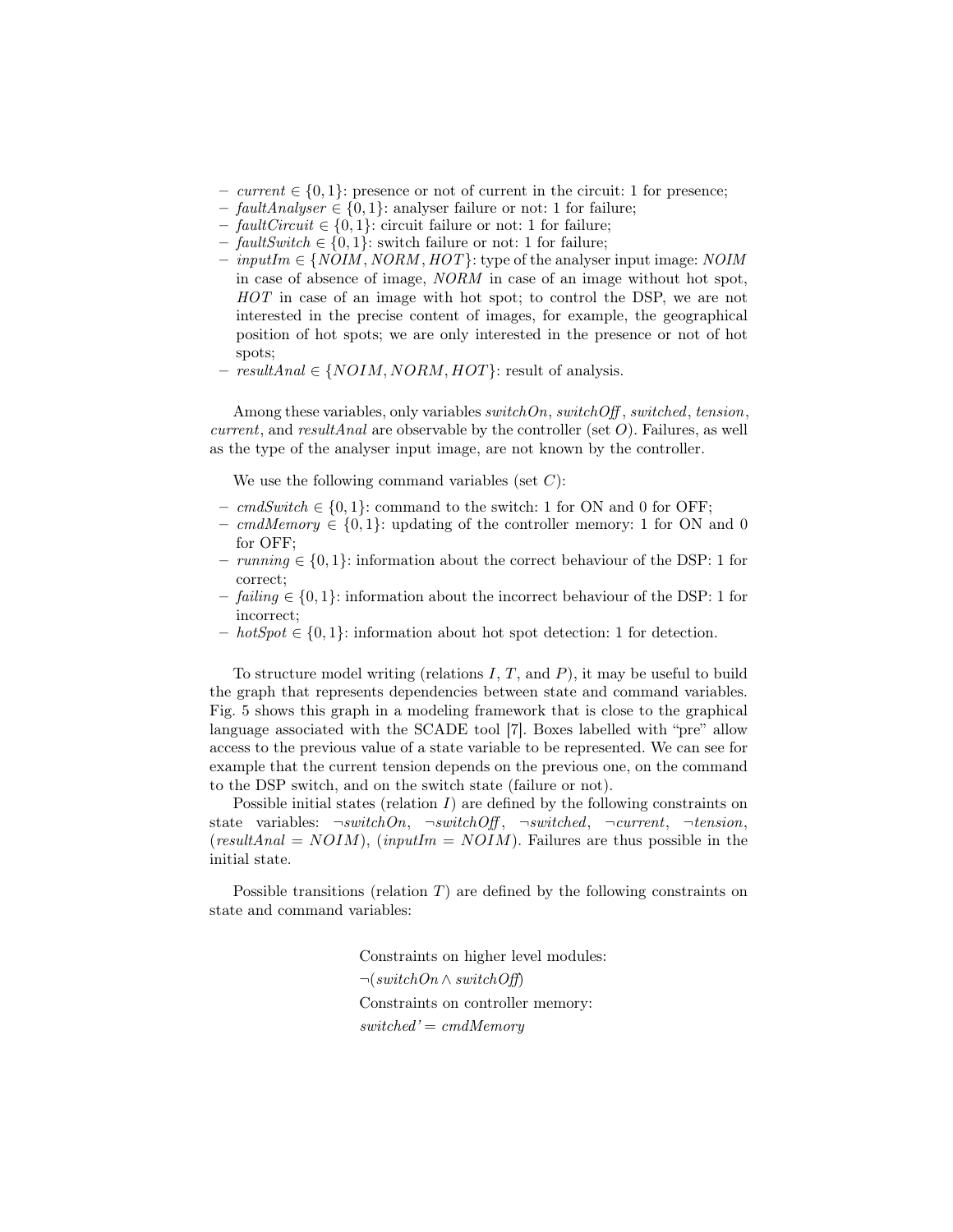

Fig. 5. Dependency graph between state and command variables

Constraints on switch:  $\neg tension \land \neg cmdSwitch \rightarrow \neg tension'$  $tension \wedge cmdSwitch \rightarrow tension'$  $\neg faultSwitch \rightarrow (tension' = cmdSwitch)$ Constraints on circuit:  $current = (tension \land \neg faultCircuit)$ Constraints on analyser:  $(\neg current \lor faultAnalyser) \rightarrow (resultAnal = N OIM)$  $(current \land \neg faultAnalyser) \rightarrow (resultAnal = inputIm)$ 

Let us recall that, for each state variable  $x, x'$  represents its value at the next step. Constraints on higher level modules express that an ON request and an OFF request cannot be emitted simultaneously. Constraints on controller memory express that the controller memory is always correctly updated. Constraints on the switch express that, when the switch does not fail, tension is consistent with the command to the switch. Those on the circuit express that there is current if and only if there is tension and no circuit failure. Finally, those on the analyser express that, when the analyser does not fail, the result of analysis is consistent with the type of the input image.

Acceptable transitions (set  $P$ ) are defined by the following constraints on state and command variables: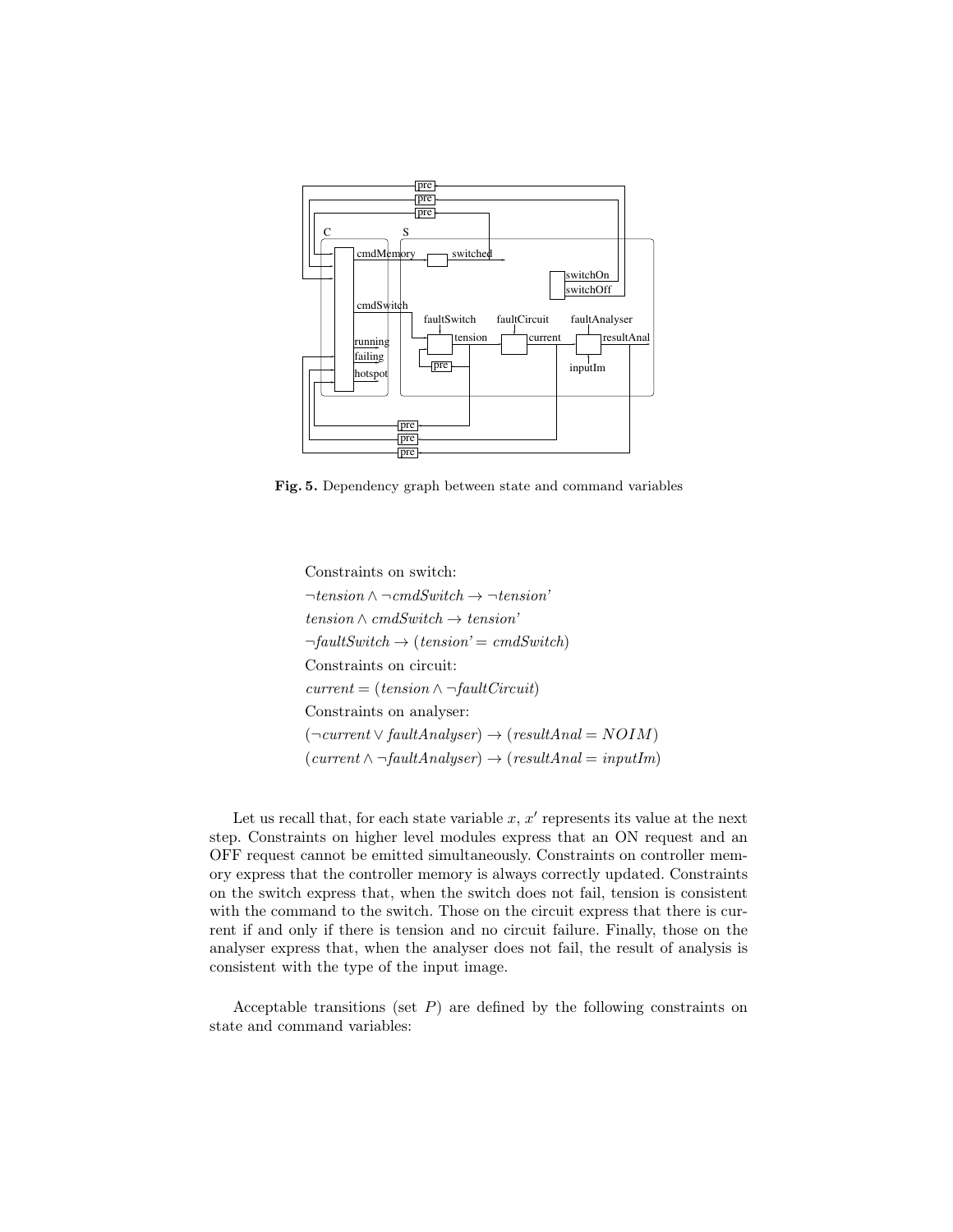Requirements on controller memory updating:  $switchOn \rightarrow cmdMemory$  $switchOf\rightarrow \neg cmdMemory$  $(\neg switchOn \land \neg switchOff) \rightarrow (cmdMemory = switched)$ Requirements on hot spot detection:  $hotSpot = (running \wedge (resultAnal = HOT))$ Requirements on failure detection:  $running = (switched \wedge (resultAnal \neq N OIM))$  $failing = (switched \wedge (resultAnal = N OIM)) \vee$  $(tension \neq switched)$ )  $\vee$  (current  $\neq tension)$ ) ¬(running ∧ failing)  $switched \rightarrow (running \vee failing)$ Highest level requirements:  $((inputIm = HOT) \land running) \rightarrow hotSpot$  $hotSpot \rightarrow (inputIm = HOT)$ (¬faultSwitch ∧ ¬faultCircuit' ∧ ¬faultAnalyser' ∧ switched')  $\rightarrow$  (resultAnal' = inputIm')  $(\neg \text{faultSwitch} \land \neg \text{switched'}) \rightarrow (\text{resultAnal'} = \text{NOIM})$ 

For example, constraints on hot spot detection enforce that a detection signal is emitted if and only if the DSP runs correctly and a hot spot is detected in the input image. Constraints on failure detection enforce that the DSP controller cannot say simultaneously that the DSP is running correctly and that it is failing and that, when the DSP is ON, the DSP controller must say whether or not the DSP runs correctly. Highest level requirements enforce that, when a hot spot is detected in the input image and the DSP runs correctly, a detection signal is emitted. Conversely, they enforce that, when a detection signal is emitted, a hot spot is present in the input image. Moreover, they enforce that, when no failure occurs and the DSP is ON, the result of analysis is consistent with the type of the input image. On the contrary, they enforce that, when the DSP is OFF and the switch does not fail, there is no analysis result.

The associated OPL model generates 2356 variables and 512175 constraints (information given by the OPL interface). It is solved by CP Optimizer in 3.39 seconds seconds thanks to initial constraint propagation which assigns 2338 variables (results obtained on a Ultra 45 SUN workstation running under Unix and using a 1.6 GHz processor and 1 GB of RAM). As with the toy example of Sect. 1.3, the policy produced without optimization is luckily "optimal": it is defined for only reachable observations.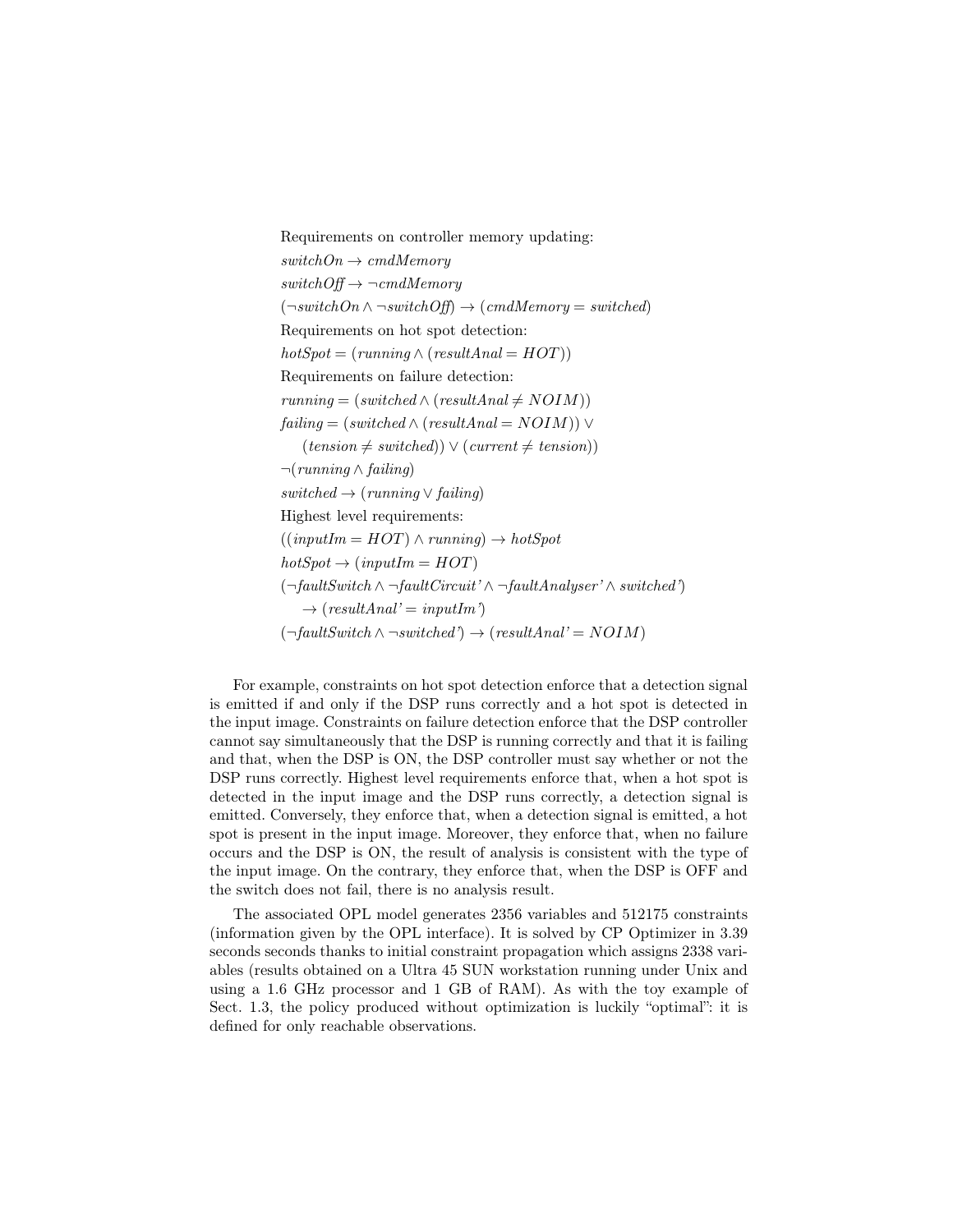## 4 Strengths and weaknesses of the proposed approach

In this paper, we proposed a formulation of the problem of synthesis of a controller for a dynamic system that must satisfy some safety properties as a pure constraint satisfaction (optimization) problem. As far as we know, this the first time that such a formulation has been proposed. The constraint-based approach proposed in [12] is correct, but incomplete: it may fail to find a valid policy, even if such a policy exists. Beyond classical planning and scheduling applications of constraint programming, this opens a large new domain of application of constraint programming techniques to the control of discrete event dynamic systems. It must be moreover stressed that the proposed formulation can be used either to synthesize or to check controllers: checking is simpler than synthesis because the policy is known in case of checking, whereas it is unknown in case of synthesis. It must be also stressed that, using the same approach, ILP (Integer Linear Programming) or SAT (Boolean Satisfiability) modeling frameworks can be used instead of CP, depending on the nature of variables, domains, and constraints.

The proposed approach can be compared with the formulation of the problem of synthesis of an optimal policy for an MDP (Markov Decision Process [17]) as a pure linear programming problem [6]. Indeed, in this formulation, a variable is associated with each state s, representing the optimal gain it is possible to get from s. Bellman optimality equations  $[1]$  take the form of linear constraints: one constraint per state-command pair. The criterion to be optimized is the sum of the variables. However, reachability is not taken into account: all states are assumed to be reachable at any step. The approach we proposed can be seen as the "logical" counterpart of this MDP solving approach.

The main advantage of the proposed approach is that it allows us to rely entirely on existing generic constraint programming tools for solving. When constraint programming models will be automatically built from the problem definition (sets of variables  $S, O$ , and  $C$ , and sets of constraints that define relations  $I, T$ , and  $P$ ), only problem definition shall be changed from a dynamic system to another.

Its main drawback is the huge number of resulting CSP variables and constraints: at least one variable per state and one constraint per pair of states. Because the number of possible states is an exponential function of the number of state variables (not to be mistaken for CSP variables), this approach can be used only on problems that involve a small number of state variables: in the order of ten as in the DSP example of Sect. 3.

The number of CSP variables and constraints has an impact on efficiency: as an example, on the DSP example of Sect. 3, whereas CP Optimizer takes 3.39 seconds to produce a valid policy, the Dyncode tool [16], which implements search algorithms dedicated to controller synthesis, takes only 0.12 second.

As a consequence, other approaches, still based on constraint programming, but less consuming in terms of variables and constraints, should be explored.